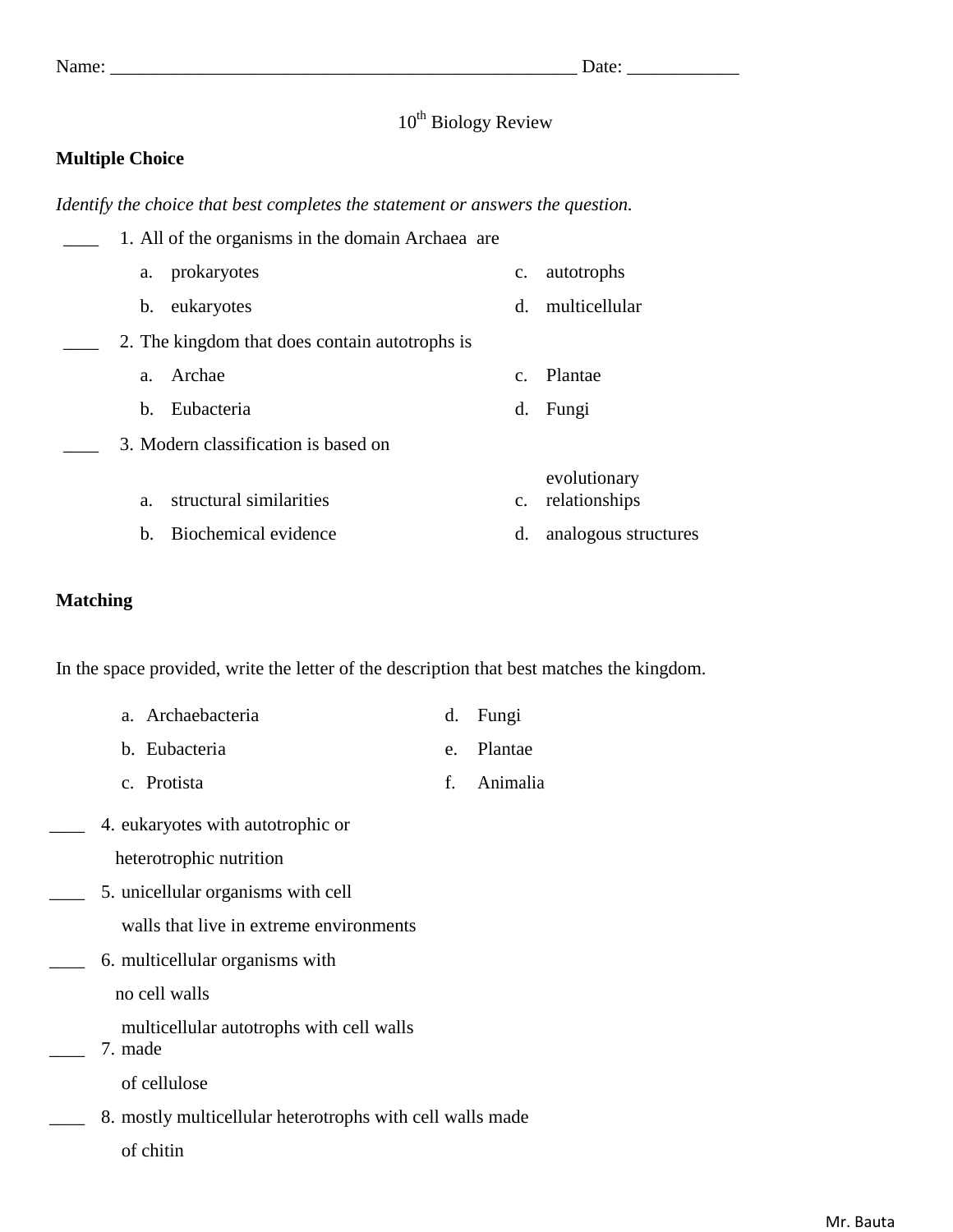\_\_\_\_ 9. prokaryotes, example: Escherichia coli

#### **Short Answer**

10) Aristotle first classified life into two main groups: plants or animals. The animal group was divided into three more groups based on where the animal lived: Air, Water, Land. Explain how this system does not work for the amphibians.

### 11. What is **taxonomy**?

### 12. **Carolus Linnaeus**

- Swedish botanist who lived from \_\_\_\_\_\_ to \_\_\_\_\_\_\_
- Invented B\_\_\_\_\_\_\_\_\_\_\_\_ N\_\_\_\_\_\_\_\_\_\_\_\_\_\_\_\_: the 2-word naming system we still use today to classify organisms
- Called "\_\_\_\_\_\_\_\_\_\_\_\_\_\_\_\_\_\_\_\_\_\_\_\_\_\_\_\_\_"

### 13. What is **Binomial Nomenclature**?

- Gives a  $\frac{2-\text{word}}{2-\text{word}}$  scientific name to all living things.
- Genus is \_\_\_\_\_\_\_\_\_\_\_\_\_\_\_\_\_\_\_; species is not; both are *italicized*.
- ex. \_\_\_\_\_\_\_\_\_\_\_\_\_ \_\_\_\_\_\_\_\_\_\_\_\_\_ = humans

 $\frac{1}{2}$  = cat

 $\frac{\sqrt{2}}{2}$  = tiger

### 14. Why are **scientific nam**es better than common names?

• Binomial nomenclature uses \_\_\_\_\_\_\_\_\_\_\_\_\_\_\_\_\_\_\_\_\_ (a "dead" unchanging language) and is understood by scientists \_\_\_\_\_\_\_\_\_\_\_\_.